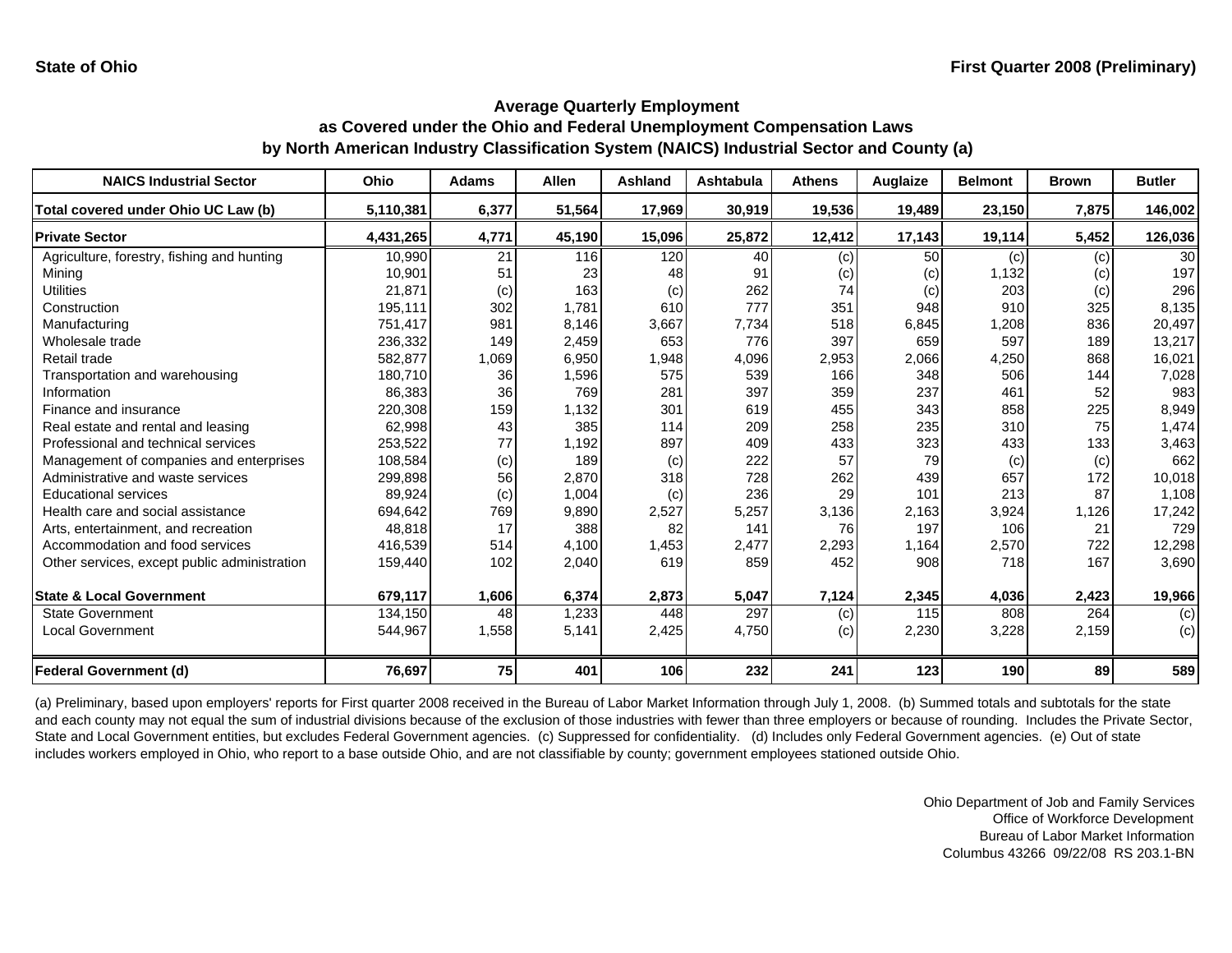| <b>NAICS Industrial Sector</b>               | Carroll | Champaign | Clark  | <b>Clermont</b> | <b>Clinton</b> | Columbiana | Coshocton | Crawford | Cuyahoga | <b>Darke</b> |
|----------------------------------------------|---------|-----------|--------|-----------------|----------------|------------|-----------|----------|----------|--------------|
| Total covered under Ohio UC Law (b)          | 5,900   | 10,272    | 49,816 | 56,141          | 26,462         | 30,696     | 11,552    | 14,164   | 710,716  | 17,326       |
| <b>Private Sector</b>                        | 4,855   | 8,202     | 42,988 | 48,412          | 23,129         | 26,328     | 10,044    | 12,178   | 626,929  | 15,102       |
| Agriculture, forestry, fishing and hunting   | 19      | 62        | 443    | (c)             | 11             | 101        | 48        | 161      | 225      | 494          |
| Minina                                       | (c)     | (c)       | (c)    | (c)             | (c)            | 229        | 146       | (c)      | 332      | (c)          |
| <b>Utilities</b>                             | 44      | (c)       | 126    | 569             | (c)            | 116        | 432       | (c)      | 1,617    | 48           |
| Construction                                 | 245     | 277       | 1,264  | 2,950           | 275            | 1,018      | 327       | 337      | 20,928   | 853          |
| Manufacturing                                | ,487    | 3,139     | 7,661  | 6,334           | 4,146          | 6,613      | 3,078     | 4,414    | 80,639   | 4,239        |
| Wholesale trade                              | 136     | 264       | 1,897  | 2,520           | 801            | 1,097      | 159       | 539      | 38,853   | 758          |
| Retail trade                                 | 868     | 1,182     | 6,228  | 9,949           | 1,750          | 4,055      | 1,215     | 1,376    | 66,621   | 1,968        |
| Transportation and warehousing               | 209     | 135       | 2,568  | 1,472           | 10,966         | 976        | 272       | 197      | 21,860   | 934          |
| Information                                  | 37      | 92        | 291    | 1,204           | 291            | 153        | 90        | 79       | 15,338   | 131          |
| Finance and insurance                        | 72      | 230       | 2,452  | 3,694           | 598            | 770        | 246       | 613      | 45,038   | 613          |
| Real estate and rental and leasing           | 55      | 105       | 460    | 763             | 194            | 206        | 66        | 83       | 12,675   | 144          |
| Professional and technical services          | 80      | 151       | 1,047  | 2,411           | 192            | 520        | 190       | 402      | 47,574   | 473          |
| Management of companies and enterprises      | (c)     | (c)       | (c)    | 343             | 122            | 67         | 27        | (c)      | 18,296   | (c)          |
| Administrative and waste services            | 82      | 260       | 2,047  | 2,027           | 687            | 1,365      | 757       | 277      | 43,319   | 584          |
| <b>Educational services</b>                  | (c)     | (c)       | 794    | 448             | (c)            | 240        | 31        | (c)      | 19,446   | 49           |
| Health care and social assistance            | 714     | 867       | 8,016  | 5,488           | 1.118          | 5,099      | 1,834     | 1,989    | 113,395  | 2,104        |
| Arts, entertainment, and recreation          | 69      | 75        | 293    | 513             | 52             | 241        | 96        | 25       | 8,030    | 142          |
| Accommodation and food services              | 457     | 797       | 4,464  | 5,843           | 1,234          | 2,475      | 727       | 1,095    | 50,831   | 1,007        |
| Other services, except public administration | 212     | 312       | 1,976  | 1,848           | 329            | 986        | 303       | 414      | 21,913   | 556          |
|                                              |         |           |        |                 |                |            |           |          |          |              |
| <b>State &amp; Local Government</b>          | 1,045   | 2,070     | 6,829  | 7,729           | 3,332          | 4,368      | 1,508     | 1,986    | 83,787   | 2,224        |
| <b>State Government</b>                      | 29      | 65        | 247    | 627             | 186            | 329        | 50        | 137      | 5,002    | 50           |
| Local Government                             | 1,016   | 2,005     | 6,582  | 7,102           | 3,146          | 4,039      | 1,458     | 1,849    | 78,785   | 2,174        |
|                                              |         |           |        |                 |                |            |           |          |          |              |
| <b>Federal Government (d)</b>                | 49      | 76        | 673    | 377             | 173            | 595        | 90        | 82       | 16,745   | 116          |

(a) Preliminary, based upon employers' reports for First quarter 2008 received in the Bureau of Labor Market Information through July 1, 2008. (b) Summed totals and subtotals for the state and each county may not equal the sum of industrial divisions because of the exclusion of those industries with fewer than three employers or because of rounding. Includes the Private Sector, State and Local Government entities, but excludes Federal Government agencies. (c) Suppressed for confidentiality. (d) Includes only Federal Government agencies. (e) Out of state includes workers employed in Ohio, who report to a base outside Ohio, and are not classifiable by county; government employees stationed outside Ohio.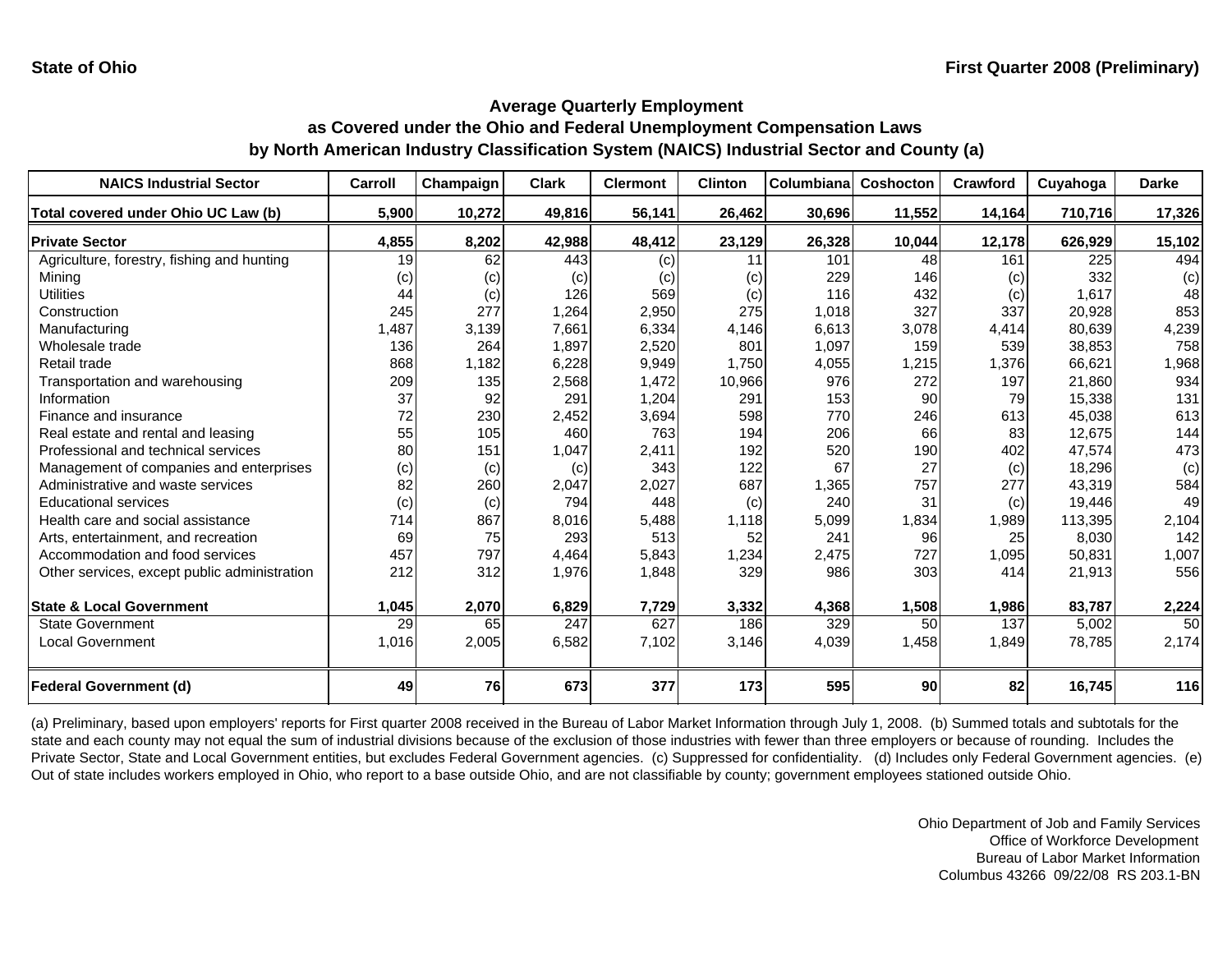| <b>NAICS Industrial Sector</b>               | <b>Defiance</b> | <b>Delaware</b> | <b>Erie</b> | <b>Fairfield</b> | <b>Favette</b> | <b>Franklin</b> | <b>Fulton</b> | Gallia | Geauga | Greene |
|----------------------------------------------|-----------------|-----------------|-------------|------------------|----------------|-----------------|---------------|--------|--------|--------|
| Total covered under Ohio UC Law (b)          | 16,614          | 67,503          | 33,756      | 38,977           | 11,767         | 662,443         | 19,662        | 11,553 | 33,613 | 55,322 |
| <b>Private Sector</b>                        | 14,626          | 59,606          | 28,555      | 30,853           | 10,021         | 563,121         | 16,946        | 9,566  | 29,673 | 46,002 |
| Agriculture, forestry, fishing and hunting   | 41              | 174             | 174         | 36               | 14             | 293             | 191           | 37     | 189    | 60     |
| Minina                                       |                 | 42              | (c)         | 31               |                | 222             |               | (c)    | 64     | (c)    |
| <b>Utilities</b>                             | 29              | 119             | (c)         | 207              | (c)            | 2,931           | (c)           | 828    |        | (c)    |
| Construction                                 | 431             | 2,528           | 884         | 1.817            | 298            | 22,760          | 636           | 554    | 1.865  | 1,704  |
| Manufacturing                                | 4,555           | 5,959           | 5,587       | 4,834            | 2,347          | 40,155          | 7,898         | 624    | 9,257  | 3,671  |
| Wholesale trade                              | 496             | 2,790           | 1,448       | 998              | 543            | 29,126          | 814           | 197    | 1,832  | 1,213  |
| Retail trade                                 | 2,517           | 9,742           | 4,585       | 6,463            | 2,382          | 69,572          | 1,607         | 1,476  | 4,117  | 9,717  |
| Transportation and warehousing               | 358             | 2,098           | 667         | 385              | (c)            | 38,754          | 300           | 235    | 496    | 667    |
| Information                                  | 293             | 870             | 386         | 321              | 64             | 15,584          | 124           | 83     | 166    | 1,537  |
| Finance and insurance                        | 640             | 4,378           | 606         | 841              | 440            | 46,188          | 346           | 400    | 708    | 1,328  |
| Real estate and rental and leasing           | 78              | 733             | 224         | 451              | 92             | 11,538          | 124           | 70     | 341    | 460    |
| Professional and technical services          | 245             | 10,533          | 730         | 1,089            | 160            | 44,080          | 302           | 104    | 977    | 7,047  |
| Management of companies and enterprises      | 104             | 554             | 44          | 209              | (c)            | 19,062          | (c)           | 0      | 179    | 244    |
| Administrative and waste services            | 431             | 2,499           | 1,264       | 2,814            | 309            | 52,755          | 656           | 342    | 1,266  | 3,075  |
| <b>Educational services</b>                  | 255             | 1,228           | 292         | 322              | (c)            | 11,330          | (c)           | (c)    | 547    | 1,671  |
| Health care and social assistance            | 2,080           | 4,664           | 4,753       | 3,904            | 990            | 76,737          | 2,041         | 2,919  | 3,667  | 5,072  |
| Arts, entertainment, and recreation          | 78              | 1,389           | 1,169       | 268              | 37             | 5,908           | 324           | 28     | 482    | 437    |
| Accommodation and food services              | 1,450           | 7,531           | 4,704       | 4,506            | 1,127          | 55,644          | 1,046         | 889    | 2,318  | 6,844  |
| Other services, except public administration | 547             | 1,773           | 877         | 1,359            | 197            | 20,481          | 380           | 272    | 1,204  | 1,126  |
| <b>State &amp; Local Government</b>          | 1,988           | 7,897           | 5,202       | 8,124            | 1,746          | 99,322          | 2,716         | 1,988  | 3,939  | 9,320  |
| <b>State Government</b>                      | 126             | 1,188           | 1,122       | 764              | 51             | 48,848          | 148           | (c)    | 203    | 3,048  |
| <b>Local Government</b>                      | 1,862           | 6,709           | 4,080       | 7,360            | 1,695          | 50,474          | 2,568         | (c)    | 3,736  | 6,272  |
| <b>Federal Government (d)</b>                | 110             | 255             | 210         | 261              | 58             | 12,264          | 101           | 91     | 126    | 10,764 |

(a) Preliminary, based upon employers' reports for First quarter 2008 received in the Bureau of Labor Market Information through July 1, 2008. (b) Summed totals and subtotals for the state and each county may not equal the sum of industrial divisions because of the exclusion of those industries with fewer than three employers or because of rounding. Includes the Private Sector, State and Local Government entities, but excludes Federal Government agencies. (c) Suppressed for confidentiality. (d) Includes only Federal Government agencies. (e) Out of state includes workers employed in Ohio, who report to a base outside Ohio, and are not classifiable by county; government employees stationed outside Ohio.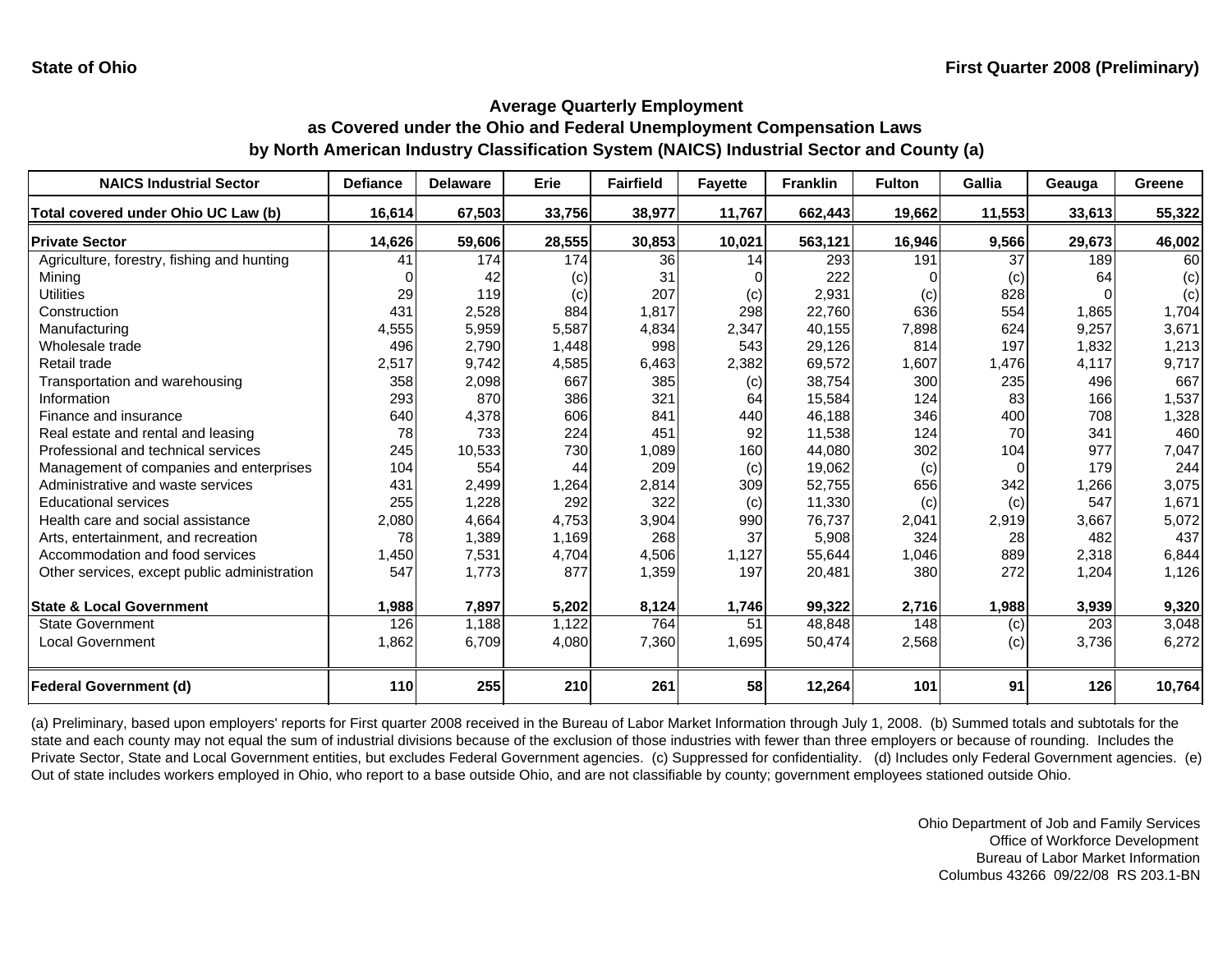| <b>NAICS Industrial Sector</b>               | <b>Guernsey</b> | <b>Hamilton</b> | <b>Hancock</b> | <b>Hardin</b> | <b>Harrison</b> | Henry     | Highland | <b>Hocking</b> | <b>Holmes</b> | <b>Huron</b> |
|----------------------------------------------|-----------------|-----------------|----------------|---------------|-----------------|-----------|----------|----------------|---------------|--------------|
| Total covered under Ohio UC Law (b)          | 14,183          | 501,135         | 42,042         | 8,066         | 3,451           | 10,844    | 10,900   | 6,801          | 16,692        | 21,565       |
| <b>Private Sector</b>                        | 11,659          | 456,392         | 38,453         | 6,569         | 2,648           | 8,815     | 8,243    | 4,928          | 14,922        | 18,898       |
| Agriculture, forestry, fishing and hunting   | (c)             | 181             | (c)            | 105           | 20              | 55        | 22       | 26             | 168           | 211          |
| Mining                                       | 152             | (c)             | (c)            | (c)           | 294             | (c)       | 55       | 210            | 117           | (c)          |
| <b>Utilities</b>                             | 45              | (c)             | 111            | 50            | (c)             | $\left( $ | 74       | (c)            | (c)           | (c)          |
| Construction                                 | 445             | 21,905          | 1,042          | 116           | 81              | 443       | 232      | 296            | 1,746         | 1,059        |
| Manufacturing                                | 3,090           | 55,689          | 11,391         | 2,129         | 666             | 3,288     | 2,145    | 996            | 6,098         | 7,078        |
| Wholesale trade                              | 325             | 26,030          | 1,062          | 252           | 124             | 276       | 257      | 59             | 678           | 702          |
| Retail trade                                 | 1,851           | 47,409          | 5,507          | 915           | 313             | 1,030     | 1,617    | 839            | 1,842         | 2,040        |
| Transportation and warehousing               | 247             | 12,843          | 2,161          | 91            | 90              | 746       | 147      | 97             | 485           | 1,188        |
| Information                                  | 145             | 9,322           | 454            | 94            | 17              | 113       | 333      | 47             | 78            | 286          |
| Finance and insurance                        | 265             | 23,861          | 631            | 205           | 56              | 296       | 442      | 187            | 336           | 462          |
| Real estate and rental and leasing           | 97              | 6,617           | 388            | 53            | (c)             | 63        | 71       | 79             | 36            | $111$        |
| Professional and technical services          | 303             | 37,939          | 1,547          | 113           | 35              | 107       | 153      | 88             | 269           | 460          |
| Management of companies and enterprises      | (c)             | 27,226          | 638            | (c)           | (c)             | $\Omega$  | (c)      | (c)            | 29            | 50           |
| Administrative and waste services            | 474             | 34,980          | 1,954          | 77            | 38              | 116       | 208      | 116            | 713           | 444          |
| <b>Educational services</b>                  | 47              | 10,881          | 975            | (c)           | (c)             | 61        | (c)      | 23             | (c)           | (c)          |
| Health care and social assistance            | 2,266           | 78,002          | 4,366          | 649           | 544             | 1,229     | ,224     | 588            | 949           | 2,218        |
| Arts, entertainment, and recreation          | 40              | 6,032           | 170            | 76            | 24              | 38        | 60       | 50             | 37            | 76           |
| Accommodation and food services              | 1,395           | 38,534          | 3,442          | 777           | 189             | 534       | 895      | 958            | 1,112         | 1,518        |
| Other services, except public administration | 342             | 17,372          | 1,111          | 240           | 54              | 397       | 266      | 261            | 181           | 700          |
| <b>State &amp; Local Government</b>          | 2,525           | 44,743          | 3,588          | 1,497         | 803             | 2,028     | 2,658    | 1,873          | 1,769         | 2,668        |
| <b>State Government</b>                      | 714             | (c)             | 211            | 36            | 34              | 44        | 135      | 354            | 44            | 82           |
| <b>Local Government</b>                      | 1,811           | (c)             | 3,377          | 1,461         | 769             | 1,984     | 2,523    | 1,519          | 1,725         | 2,586        |
| <b>Federal Government (d)</b>                | 117             | 9,374           | 175            | 77            | 69              | 124       | 114      | 53             | 73            | 141          |

(a) Preliminary, based upon employers' reports for First quarter 2008 received in the Bureau of Labor Market Information through July 1, 2008. (b) Summed totals and subtotals for the state and each county may not equal the sum of industrial divisions because of the exclusion of those industries with fewer than three employers or because of rounding. Includes the Private Sector, State and Local Government entities, but excludes Federal Government agencies. (c) Suppressed for confidentiality. (d) Includes only Federal Government agencies. (e) Out of state includes workers employed in Ohio, who report to a base outside Ohio, and are not classifiable by county; government employees stationed outside Ohio.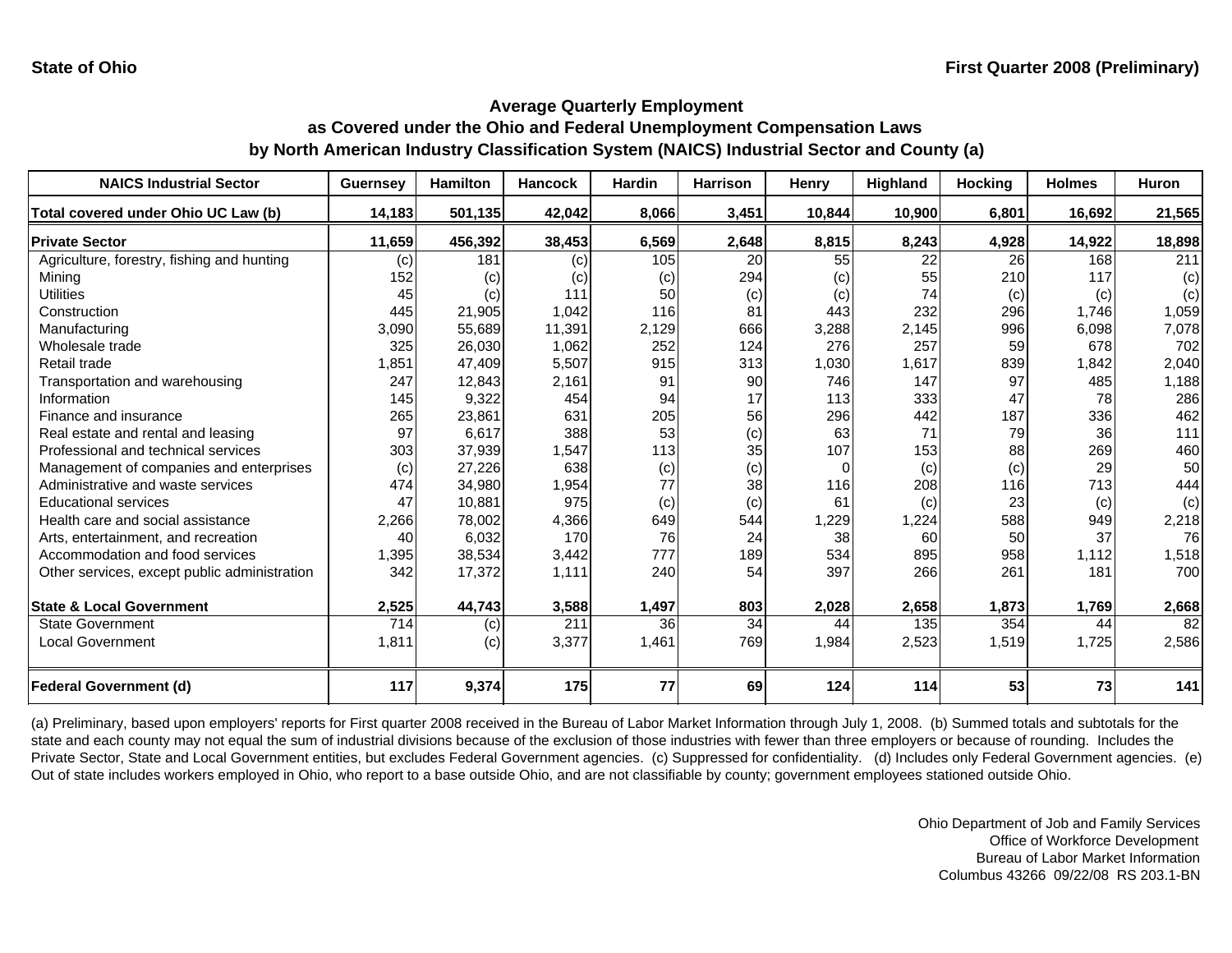| <b>NAICS Industrial Sector</b>               | <b>Jackson</b> | <b>Jefferson</b> | Knox   | Lake   | Lawrence | Licking | Logan  | Lorain | Lucas   | <b>Madison</b> |
|----------------------------------------------|----------------|------------------|--------|--------|----------|---------|--------|--------|---------|----------------|
| Total covered under Ohio UC Law (b)          | 11,030         | 24,876           | 19,062 | 98,150 | 12,587   | 52,446  | 20,227 | 95,865 | 209,913 | 13,726         |
| <b>Private Sector</b>                        | 9,404          | 21,412           | 16,143 | 86,243 | 9,512    | 44,778  | 17,889 | 81,288 | 183,365 | 10,566         |
| Agriculture, forestry, fishing and hunting   | 53             | (c)              | 77     | 617    | (c)      | 297     | 98     | 892    | 349     | 130            |
| Mining                                       | 190            | 202              | 128    | 264    | (c)      | 114     | 27     | 29     | 56      |                |
| <b>Utilities</b>                             | (c)            | 971              | 52     | 1,865  | 113      | 210     | 33     | 366    | 639     | (c)            |
| Construction                                 | 365            | 1,902            | 628    | 3,633  | 664      | 3,050   | 573    | 4.318  | 8,261   | 403            |
| Manufacturing                                | 3,557          | 2,968            | 4,457  | 21,471 | 689      | 7,716   | 6,060  | 18,744 | 22,162  | 3,060          |
| Wholesale trade                              | 179            | 744              | 398    | 4,491  | 180      | 1,394   | 436    | 2,886  | 7,493   | 386            |
| Retail trade                                 | 1,487          | 3,177            | 2,355  | 14,252 | 2,211    | 7,267   | 1,776  | 13,071 | 26,151  | 1,818          |
| Transportation and warehousing               | 123            | 1,165            | 180    | 917    | 793      | 1,734   | 1,360  | 1,883  | 8,549   | 944            |
| Information                                  | 89             | 540              | 303    | 842    | 82       | 487     | 111    | 983    | 2,944   | 48             |
| Finance and insurance                        | 344            | 450              | 416    | 2,073  | 304      | 2,367   | 302    | 1,966  | 6,500   | 183            |
| Real estate and rental and leasing           | 77             | 304              | 170    | 919    | 70       | 626     | 180    | 988    | 2,464   | 84             |
| Professional and technical services          | 135            | 498              | 306    | 3,511  | 263      | 1,689   | 711    | 2,579  | 9,282   | 576            |
| Management of companies and enterprises      | 53             | (c)              | 102    | 985    | 61       | 1,273   | (c)    | 786    | 4,399   | 14             |
| Administrative and waste services            | 380            | 746              | 439    | 5,108  | 370      | 2,163   | 2,062  | 5,250  | 12,365  | 573            |
| <b>Educational services</b>                  | 24             | 563              | 1,211  | 1,650  | 53       | 1,137   | (c)    | 2,366  | 4,358   | (c)            |
| Health care and social assistance            | 1,169          | 4,496            | 2,646  | 10,706 | 2,236    | 6,069   | 1,951  | 12,551 | 38,047  | 1,170          |
| Arts, entertainment, and recreation          | (c)            | 99               | 97     | 920    | 33       | 504     | 498    | 655    | 2,629   | 35             |
| Accommodation and food services              | 886            | 1,806            | 1,577  | 8,805  | 1,041    | 5,181   | 1,099  | 7,853  | 18,483  | 930            |
| Other services, except public administration | 240            | 747              | 601    | 3,213  | 344      | 1,501   | 574    | 3,121  | 8,236   | 152            |
| <b>State &amp; Local Government</b>          | 1,626          | 3,465            | 2,920  | 11,907 | 3,074    | 7,668   | 2,338  | 14,577 | 26,547  | 3,159          |
| <b>State Government</b>                      | 193            | 98               | (c)    | 139    | 329      | 956     | 79     | 1,221  | 8,095   | 1,381          |
| <b>Local Government</b>                      | 1,433          | 3,367            | (c)    | 11,768 | 2,745    | 6,712   | 2,259  | 13,356 | 18,452  | 1,778          |
| Federal Government (d)                       | 75             | 229              | 117    | 445    | 130      | 502     | 151    | 1,150  | 1,942   | 86             |

(a) Preliminary, based upon employers' reports for First quarter 2008 received in the Bureau of Labor Market Information through July 1, 2008. (b) Summed totals and subtotals for the state and each county may not equal the sum of industrial divisions because of the exclusion of those industries with fewer than three employers or because of rounding. Includes the Private Sector, State and Local Government entities, but excludes Federal Government agencies. (c) Suppressed for confidentiality. (d) Includes only Federal Government agencies. (e) Out of state includes workers employed in Ohio, who report to a base outside Ohio, and are not classifiable by county; government employees stationed outside Ohio.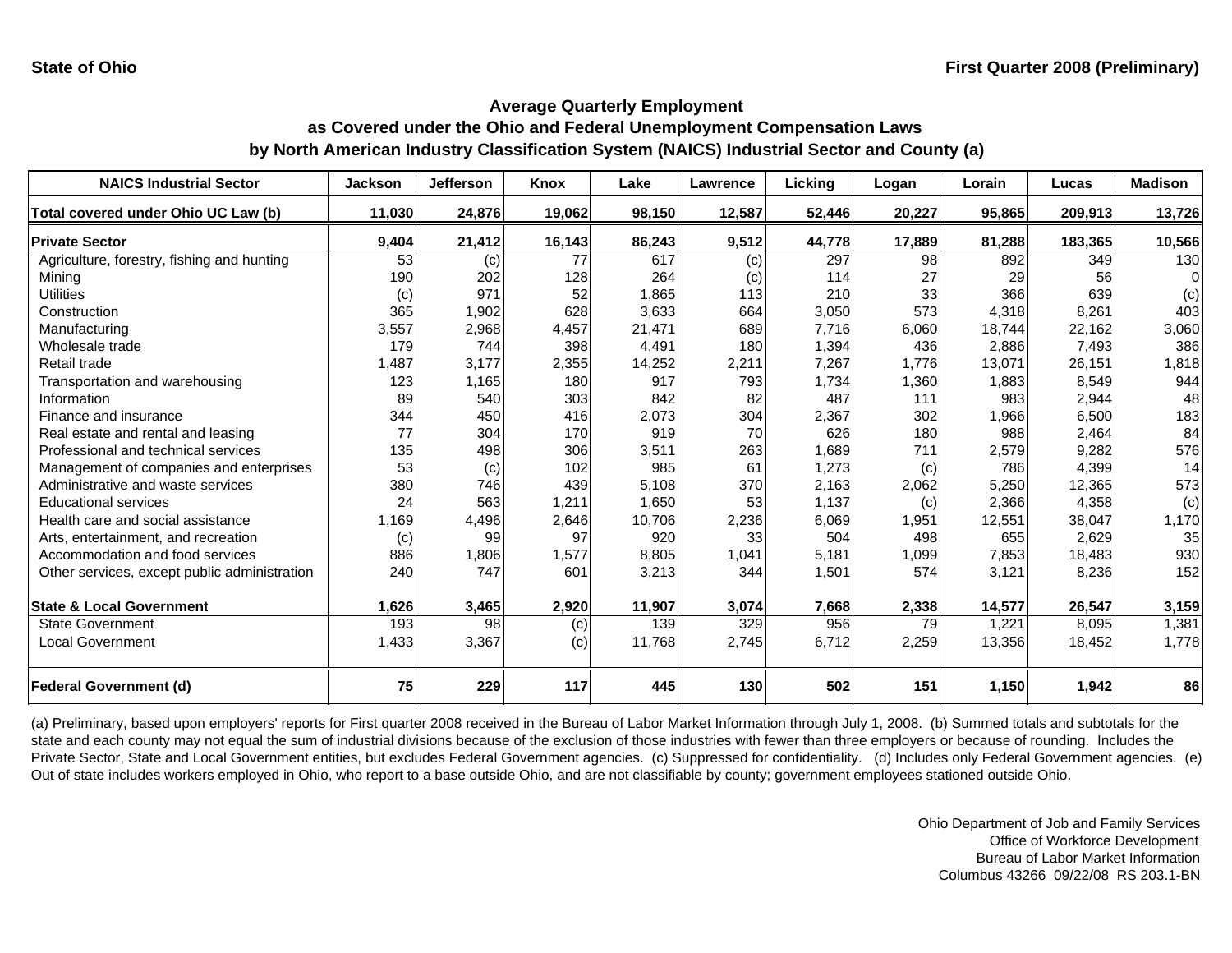| <b>NAICS Industrial Sector</b>               | <b>Mahoning</b> | <b>Marion</b> | <b>Medina</b> | <b>Meigs</b> | <b>Mercer</b> | <b>Miami</b> | <b>Monroe</b>   | Montgomery | <b>Morgan</b> | <b>Morrow</b> |
|----------------------------------------------|-----------------|---------------|---------------|--------------|---------------|--------------|-----------------|------------|---------------|---------------|
| Total covered under Ohio UC Law (b)          | 99,317          | 27,197        | 58,312        | 3,408        | 16,854        | 39,856       | 3,680           | 255,993    | 2,274         | 5,349         |
| <b>Private Sector</b>                        | 85,903          | 21,485        | 50,888        | 2,339        | 14,209        | 34,890       | 2,897           | 227,095    | 1,581         | 3,688         |
| Agriculture, forestry, fishing and hunting   | 145             | 89            | 143           | 44           | 426           | 102          | 11              | 186        | 9             | 15            |
| Minina                                       | 263             | (c)           | (c)           | 97           | (c)           | 44           | 69              | (c)        | (c)           | 31            |
| <b>Utilities</b>                             | 389             | 94            | (c)           | (c)          | (c)           | (c)          | 26              | (c)        | (c)           | (c)           |
| Construction                                 | 4,351           | 773           | 2,739         | 198          | 818           | 1,614        | 116             | 8,958      | 97            | 247           |
| Manufacturing                                | 10,107          | 7,073         | 9.719         | (c)          | 5,019         | 9.912        | (c)             | 32.664     | 384           | 1,175         |
| Wholesale trade                              | 4,808           | 651           | 2,723         | 82           | 641           | 1,998        | 76              | 9,521      | (c)           | 82            |
| Retail trade                                 | 13,886          | 3,031         | 8,464         | 566          | 1,953         | 4,724        | 347             | 25,419     | 254           | 666           |
| Transportation and warehousing               | 4,033           | 596           | 3,017         | 22           | 988           | 1,685        | 208             | 7,325      | (c)           | 39            |
| Information                                  | 2,017           | (c)           | 499           | (c)          | 180           | 295          | (c)             | 10,078     | 29            | 72            |
| Finance and insurance                        | 2,948           | 490           | 1,088         | 163          | 585           | 899          | 413             | 10,844     | 81            | 87            |
| Real estate and rental and leasing           | 1,118           | 207           | 701           | 14           | 108           | 351          | 10 <sup>1</sup> | 3.571      |               | 27            |
| Professional and technical services          | 3,108           | 568           | 2,079         | 62           | 259           | 772          | 33              | 13,632     | 56            | 92            |
| Management of companies and enterprises      | 848             | 192           | 2,576         | (c)          | 16            | (c)          | $\Omega$        | 4,968      | $\Omega$      | $\Omega$      |
| Administrative and waste services            | 6,693           | 917           | 3,018         | 49           | 240           | 2,238        | 37              | 16,433     | 15            | 64            |
| <b>Educational services</b>                  | 1,434           | 103           | 373           | (c)          | 64            | 185          | 37              | 6,878      | $\Omega$      | (c)           |
| Health care and social assistance            | 16,765          | 3,153         | 6,210         | 416          | 1,092         | 4,357        | 195             | 43,917     | 354           | 577           |
| Arts, entertainment, and recreation          | 555             | 151           | 820           | (c)          | 151           | 193          | 6               | 2.178      |               | 27            |
| Accommodation and food services              | 9,021           | 1,869         | 5,065         | 371          | 1,076         | 3,440        | 102             | 21,424     | 146           | 376           |
| Other services, except public administration | 3,414           | 700           | 1,587         | 68           | 577           | 1,180        | 92              | 8,109      | 55            | 58            |
| <b>State &amp; Local Government</b>          | 13,414          | 5,713         | 7,425         | 1,069        | 2,645         | 4,966        | 783             | 28,898     | 693           | 1,661         |
| <b>State Government</b>                      | 3,348           | 1,466         | 164           | 37           | 160           | 159          | 38              | 1,812      | 57            | 81            |
| <b>Local Government</b>                      | 10,066          | 4,247         | 7,261         | 1,032        | 2,485         | 4,807        | 745             | 27,086     | 636           | 1,580         |
| <b>Federal Government (d)</b>                | 1,326           | 147           | 377           | 76           | 102           | 209          | 54              | 4,949      | 41            | 61            |

(a) Preliminary, based upon employers' reports for First quarter 2008 received in the Bureau of Labor Market Information through July 1, 2008. (b) Summed totals and subtotals for the state and each county may not equal the sum of industrial divisions because of the exclusion of those industries with fewer than three employers or because of rounding. Includes the Private Sector, State and Local Government entities, but excludes Federal Government agencies. (c) Suppressed for confidentiality. (d) Includes only Federal Government agencies. (e) Out of state includes workers employed in Ohio, who report to a base outside Ohio, and are not classifiable by county; government employees stationed outside Ohio.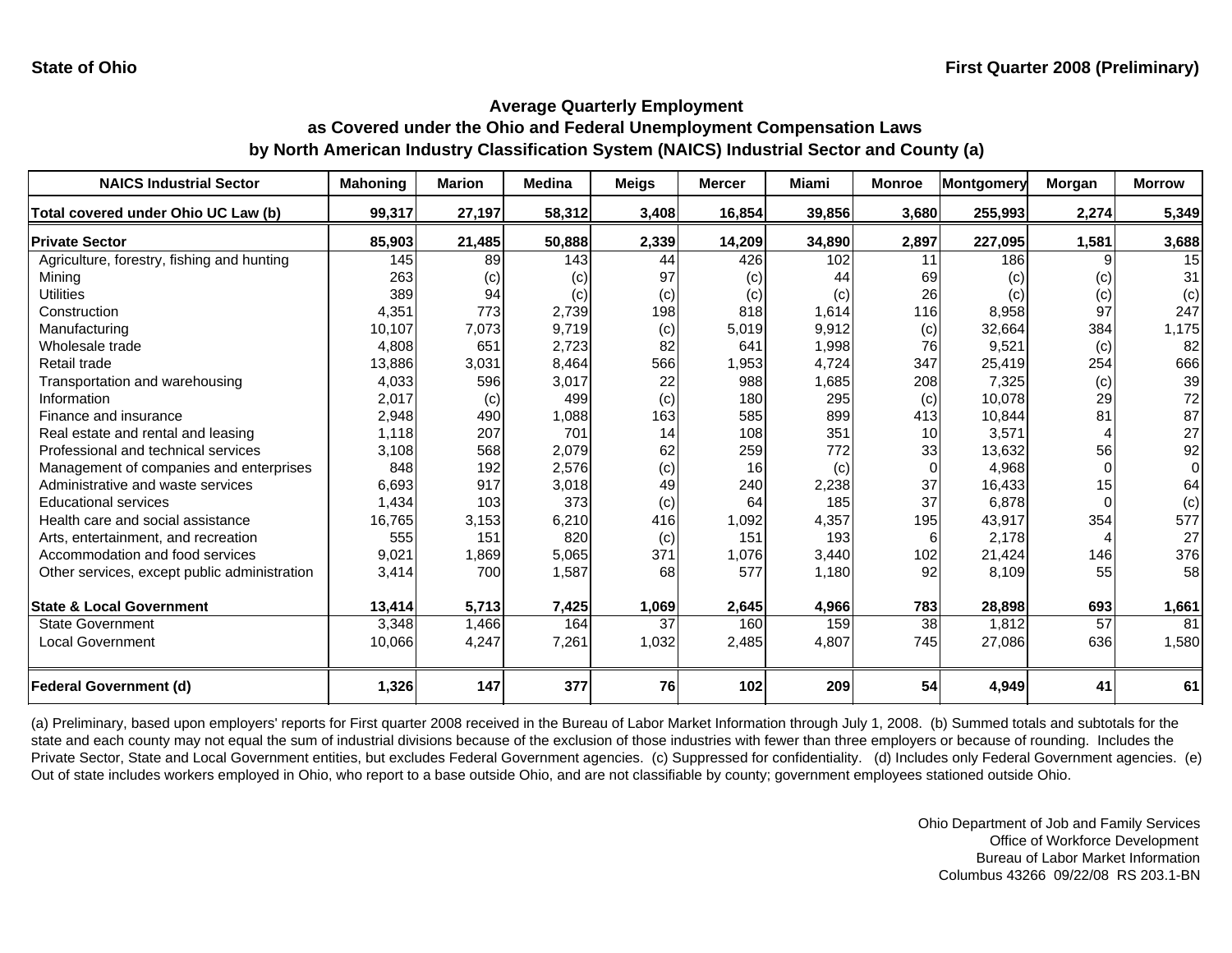| <b>NAICS Industrial Sector</b>               | <b>Muskingum</b> | <b>Noble</b> | <b>Ottawa</b> | <b>Paulding</b> | <b>Perry</b> | Pickaway | <b>Pike</b> | Portage | <b>Preble</b> | Putnam         |
|----------------------------------------------|------------------|--------------|---------------|-----------------|--------------|----------|-------------|---------|---------------|----------------|
| Total covered under Ohio UC Law (b)          | 32,561           | 3,198        | 12,051        | 5,111           | 6,019        | 14,433   | 9,505       | 52,051  | 10,793        | 11,375         |
| <b>Private Sector</b>                        | 27,697           | 2,166        | 9,966         | 3,994           | 4,106        | 10,159   | 7,778       | 39,612  | 9,000         | 9,571          |
| Agriculture, forestry, fishing and hunting   | 16               | (c)          | 55            | 317             | 16           | 87       | (c)         | 153     | 84            | 114            |
| Mining                                       | 354              | 147          | 132           | (c)             | 245          | (c)      | (c)         | 355     | 46            | (c)            |
| Utilities                                    | 200              | 11           | (c)           | (c)             | 28           | 65       | (c)         | 30      | (c)           | (c)            |
| Construction                                 | 819              | 121          | 418           | 181             | 466          | 655      | 616         | 1,864   | 396           | 879            |
| Manufacturing                                | 4,624            | 537          | 2,322         | 1,702           | 919          | 2,495    | 3,011       | 11,283  | 3,191         | 3,183          |
| Wholesale trade                              | 1,100            | 117          | 169           | 131             | 85           | 482      | 89          | 2,759   | 483           | 246            |
| Retail trade                                 | 5,097            | 295          | 1,420         | 446             | 607          | 1,445    | 968         | 6,144   | 1,290         | 1,165          |
| Transportation and warehousing               | 1,332            | 76           | 239           | 100             | 64           | 207      | 103         | 886     | 153           | 343            |
| Information                                  | 472              | 18           | 87            | 24              | 33           | 61       | 46          | 405     | 39            | 86             |
| Finance and insurance                        | 833              | 76           | 355           | 96              | 187          | 317      | 174         | 714     | 225           | 335            |
| Real estate and rental and leasing           | 275              | (c)          | 134           | 25              | 33           | 110      | 50          | 559     | 76            | 38             |
| Professional and technical services          | 569              | 32           | 174           | 63              | 103          | 501      | 216         | 1,486   | 194           | 458            |
| Management of companies and enterprises      | 85               | $\Omega$     | (c)           | $\Omega$        | (c)          | 79       | (c)         | 733     | (c)           | $\overline{0}$ |
| Administrative and waste services            | 681              | 20           | 161           | 52              | 55           | 589      | 466         | 1,227   | 434           | 298            |
| <b>Educational services</b>                  | 563              |              | (c)           | (c)             | (c)          | (c)      | (c)         | 623     | 11            | (c)            |
| Health care and social assistance            | 6,250            | 511          | 1,515         | 451             | 663          | 1,684    | 1,071       | 3,846   | 1,289         | 911            |
| Arts, entertainment, and recreation          | 211              | (c)          | 303           | (c)             | 35           | 86       | 11          | 490     | 50            | 51             |
| Accommodation and food services              | 3,064            | 130          | 1,209         | 211             | 362          | 993      | 599         | 4,427   | 738           | 831            |
| Other services, except public administration | 1,152            | 67           | 356           | 121             | 154          | 277      | 171         | 1,629   | 272           | 472            |
| <b>State &amp; Local Government</b>          | 4,864            | 1,033        | 2,085         | 1,117           | 1,913        | 4,274    | 1,728       | 12,439  | 1,792         | 1,804          |
| <b>State Government</b>                      | 395              | (c)          | 177           | 33              | 45           | 1,526    | 92          | (c)     | 80            | 62             |
| <b>Local Government</b>                      | 4,469            | (c)          | 1,908         | 1,084           | 1,868        | 2,748    | 1,636       | (c)     | 1,712         | 1,742          |
|                                              |                  |              |               |                 |              |          |             |         |               |                |
| <b>Federal Government (d)</b>                | 288              | 28           | 172           | 53              | 73           | 92       | 72          | 299     | 90            | 83             |

(a) Preliminary, based upon employers' reports for First quarter 2008 received in the Bureau of Labor Market Information through July 1, 2008. (b) Summed totals and subtotals for the state and each county may not equal the sum of industrial divisions because of the exclusion of those industries with fewer than three employers or because of rounding. Includes the Private Sector, State and Local Government entities, but excludes Federal Government agencies. (c) Suppressed for confidentiality. (d) Includes only Federal Government agencies. (e) Out of state includes workers employed in Ohio, who report to a base outside Ohio, and are not classifiable by county; government employees stationed outside Ohio.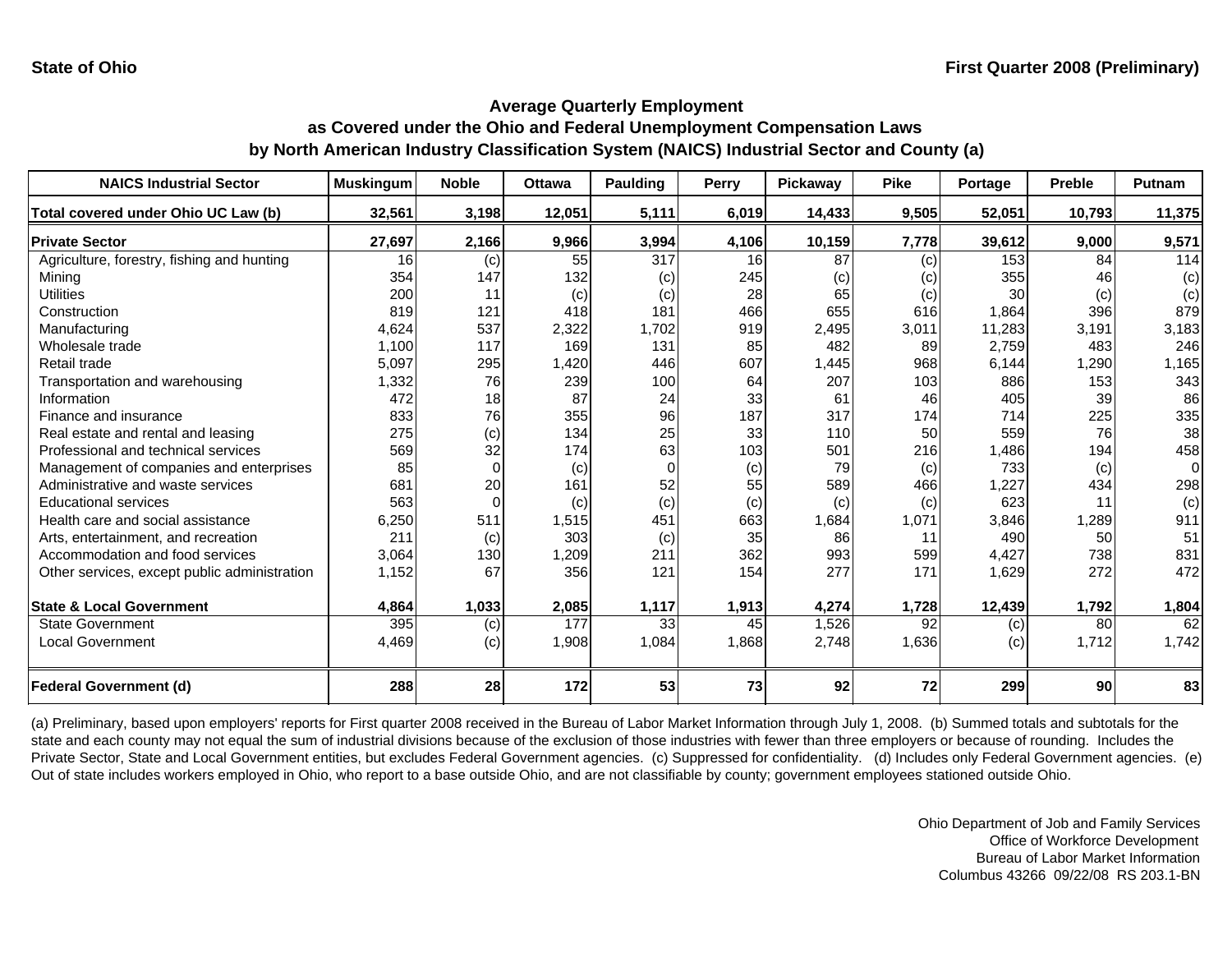| <b>NAICS Industrial Sector</b>               | Richland | <b>Ross</b> | <b>Sandusky</b> | <b>Scioto</b> | Seneca | <b>Shelby</b> | <b>Stark</b> | <b>Summit</b> | <b>Trumbull</b> | <b>Tuscarawas</b> |
|----------------------------------------------|----------|-------------|-----------------|---------------|--------|---------------|--------------|---------------|-----------------|-------------------|
| Total covered under Ohio UC Law (b)          | 54,626   | 24,755      | 25,992          | 24,021        | 20,020 | 29,557        | 158,110      | 268,390       | 74,976          | 35,002            |
| <b>Private Sector</b>                        | 46,798   | 19,705      | 22,694          | 18,741        | 17,118 | 26,852        | 139,384      | 239,209       | 65,398          | 30,463            |
| Agriculture, forestry, fishing and hunting   | 79       | 47          | 93              | (c)           | 91     | 91            | 128          | 106           | 46              | 119               |
| Mining                                       | (c)      | 24          | (c)             | (c)           | 101    | (c)           | 284          | 93            | 35              | 473               |
| Utilities                                    | (c)      | 185         | (c)             | 133           | 119    | (c)           | 521          | 1,269         | 195             | 66                |
| Construction                                 | 1,779    | 799         | 964             | 1,595         | 938    | 1,327         | 6,536        | 9,392         | 2,523           | 1,277             |
| Manufacturing                                | 12,347   | 3,918       | 9,117           | 2,016         | 5,005  | 13,322        | 28,846       | 33,832        | 15,667          | 8,068             |
| Wholesale trade                              | 1,948    | 545         | 609             | 313           | 619    | 1,752         | 6,115        | 14,316        | 2,300           | 1,337             |
| Retail trade                                 | 7,125    | 3,732       | 2,760           | 2,892         | 2,025  | 1,995         | 20,075       | 32,536        | 10,555          | 4,545             |
| Transportation and warehousing               | 1,255    | 449         | 415             | 427           | 437    | 1,145         | 3,167        | 7,996         | 2,329           | 993               |
| Information                                  | 1,031    | 394         | 159             | 250           | 169    | 200           | 2,053        | 3,970         | 686             | 455               |
| Finance and insurance                        | 1,187    | 522         | 514             | 537           | 606    | 361           | 6,096        | 9,029         | 1,713           | 777               |
| Real estate and rental and leasing           | 442      | 155         | 243             | 227           | 87     | 177           | 1,426        | 2,897         | 1,175           | 276               |
| Professional and technical services          | 1,133    | 392         | 464             | 532           | 408    | 335           | 4,787        | 13,657        | 1,613           | 1,306             |
| Management of companies and enterprises      | 104      | 259         | 235             | 53            | 285    | <sup>0</sup>  | 1,050        | 14,130        | 682             | 97                |
| Administrative and waste services            | 3,016    | 973         | 751             | 310           | 704    | 1,852         | 7,728        | 20,163        | 4,011           | 1,267             |
| <b>Educational services</b>                  | 435      | 112         | (c)             | 197           | 886    | 155           | 3,057        | 3,594         | 526             | 177               |
| Health care and social assistance            | 7,735    | 4,019       | 3,003           | 6,222         | 2,470  | 1,858         | 25,818       | 39,653        | 11,955          | 4,636             |
| Arts, entertainment, and recreation          | 788      | 128         | 171             | 103           | 125    | 64            | 1,400        | 3,375         | 551             | 176               |
| Accommodation and food services              | 4,556    | 2,480       | 2,077           | 2,414         | 1,347  | 1,512         | 14,255       | 20,724        | 6,627           | 3,201             |
| Other services, except public administration | 1,662    | 573         | 847             | 488           | 696    | 651           | 6,042        | 8,477         | 2,209           | 1,218             |
| <b>State &amp; Local Government</b>          | 7,829    | 5,050       | 3,298           | 5,280         | 2,902  | 2,704         | 18,726       | 29,181        | 9,578           | 4,539             |
| <b>State Government</b>                      | 1,595    | 1,681       | 177             | 1,828         | 513    | 293           | 1,497        | 4,862         | 803             | 447               |
| <b>Local Government</b>                      | 6,234    | 3,369       | 3,121           | 3,452         | 2,389  | 2,411         | 17,229       | 24,319        | 8,775           | 4,092             |
| <b>Federal Government (d)</b>                | 641      | 1,417       | 120             | 175           | 136    | 92            | 1,140        | 1,992         | 463             | 213               |

(a) Preliminary, based upon employers' reports for First quarter 2008 received in the Bureau of Labor Market Information through July 1, 2008. (b) Summed totals and subtotals for the state and each county may not equal the sum of industrial divisions because of the exclusion of those industries with fewer than three employers or because of rounding. Includes the Private Sector, State and Local Government entities, but excludes Federal Government agencies. (c) Suppressed for confidentiality. (d) Includes only Federal Government agencies. (e) Out of state includes workers employed in Ohio, who report to a base outside Ohio, and are not classifiable by county; government employees stationed outside Ohio.